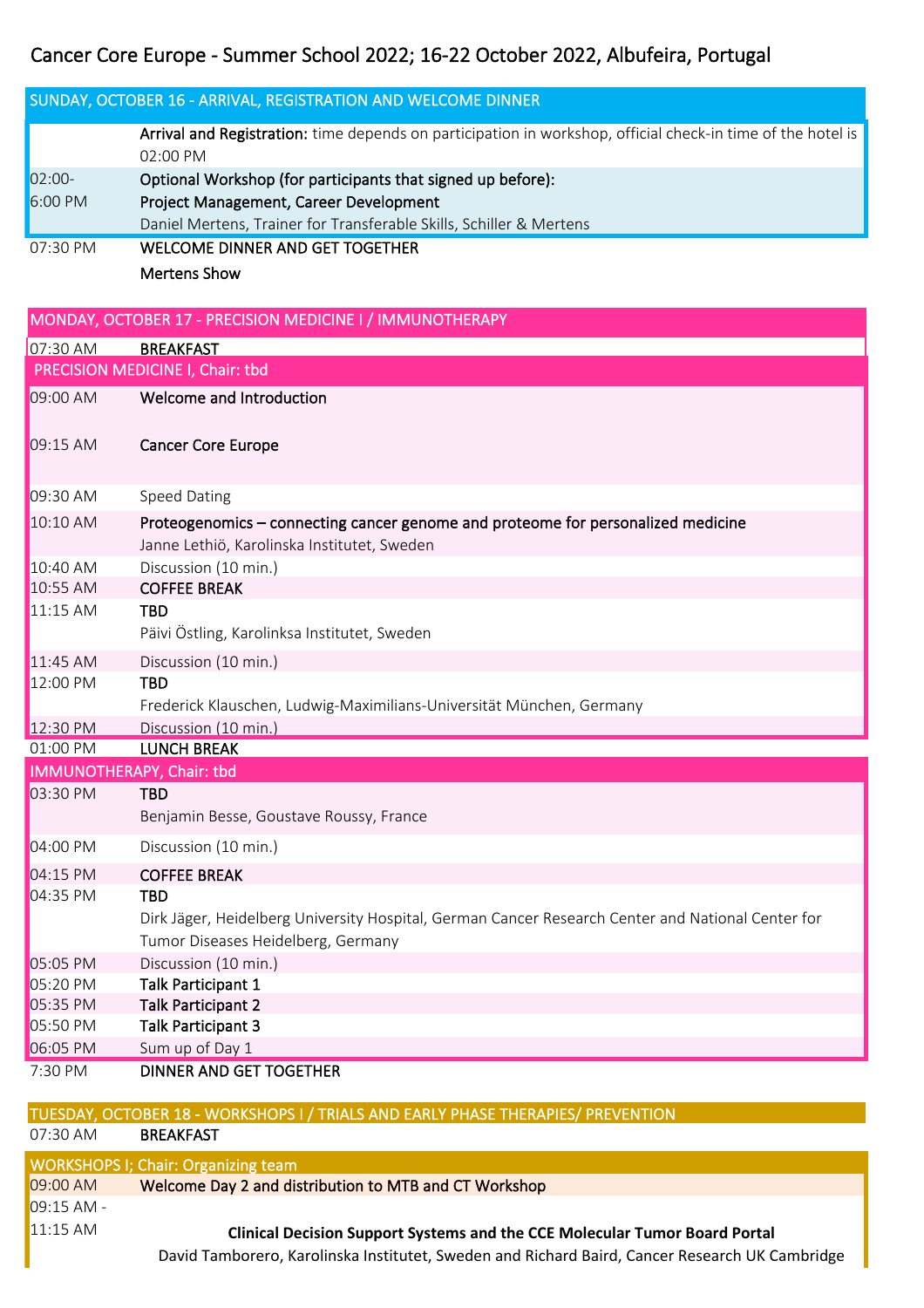|                                  | Centre, United Kingdom                                                                                 |
|----------------------------------|--------------------------------------------------------------------------------------------------------|
|                                  | <b>OR</b>                                                                                              |
|                                  | How to set up clinical trials                                                                          |
|                                  | Irene Brana, Vall d'Hebron Institut d'Oncologia, Spain                                                 |
|                                  |                                                                                                        |
|                                  | <b>Coffee available during Workshop</b>                                                                |
|                                  | TRIALS AND EARLY PHASE THERAPIES, Chair: tbd                                                           |
| 11:25 AM                         | <b>TBD</b>                                                                                             |
|                                  | Delia Mezzanzanica, Fondazione IRCCS Istituto Nazionale dei Tumori di Milano, Italy                    |
| 11:55 AM                         | Discussion (10 min.)                                                                                   |
| 12:10 PM                         | <b>TBD</b>                                                                                             |
|                                  | Elena Iana Braicu, Charité Berlin, Germany and Stanford University, USA                                |
| 12:40 PM                         | Discussion (10 min.)                                                                                   |
| 01:00 PM                         | <b>LUNCHBREAK</b>                                                                                      |
| <b>PREVENTION, Chair: tbd</b>    |                                                                                                        |
| 03:30 PM                         | The role of diet, nutrition and body composition in primary and tertiary cancer prevention.            |
|                                  | Ellen Kampman, Wageningen University, Netherlands                                                      |
|                                  |                                                                                                        |
| 04:00 PM                         | Discussion (10 min.)                                                                                   |
| 04:15 PM                         | <b>COFFEE BREAK</b>                                                                                    |
| 04:35 PM                         | <b>European Cancer Burden: Perspective in Primary Prevention</b>                                       |
|                                  | Jérome Foucaud, Institut National du Cancer, France                                                    |
| 05:05 PM                         | Discussion (10 min.)                                                                                   |
| 05:20 PM                         | The role of physical activity in primary and tertiary cancer prevention.                               |
|                                  | Karen Steindorf, German Cancer Research Center and National Center for Tumor Diseases Heidelberg,      |
|                                  | Germany                                                                                                |
| 05:50 PM                         | Discussion (10 min.)                                                                                   |
| 06:05 PM                         | Sum up of day 2                                                                                        |
| 07:30 PM -                       |                                                                                                        |
| 9:30 PM                          | POSTER SESSION I AND FINGERFOOD&DRINKS                                                                 |
|                                  |                                                                                                        |
|                                  | WEDNESDAY, OCTOBER 19 - PATIENT INVOLVEMENT AND ETHICS/ BREAST CANCER/ WORKSHOPS II                    |
| 07:30 AM                         | <b>BREAKFAST</b>                                                                                       |
|                                  | PATIENT INVOLVEMENT AND ETHICS, Chair: tbd                                                             |
| 09:00 AM                         | <b>Welocme Day 3</b>                                                                                   |
| 09:15 AM                         | <b>Patient Involvement and Ethics</b>                                                                  |
|                                  | Eva WInkler, Translational Medical Ethics Section, Managing Director of the National Center for Tumor  |
|                                  | Diseases (NCT) Heidelberg, Germany                                                                     |
| 09:45 AM                         | Discussion (10 min.)                                                                                   |
| 10:00 AM                         | <b>Patient Involvement/Hereditary Cancers</b>                                                          |
|                                  | Carla Oliveira, i3S - Instituto de Investigação e Inovação em Saúde da Universidade do Porto, Portugal |
|                                  |                                                                                                        |
| 10:30 AM                         | Discussion (10 min.)                                                                                   |
| 10:45 AM                         | <b>COFFEE BREAK</b>                                                                                    |
| <b>BREAST CANCER, Chair: tbd</b> |                                                                                                        |

11:05 AM Gene regulation in Breast Cancer Ana Teresa Maia, University of Algarve, Portugal 11:35 AM Discussion (10 min.) 11:50 AM Hereditary breast cancer - treatment and prevention Svetlana Lagercrantz,Karolinksa Institutet, Sweden 12:20 PM Discussion (10 min.) 01:00 PM LUNCH BREAK WORKSHOP II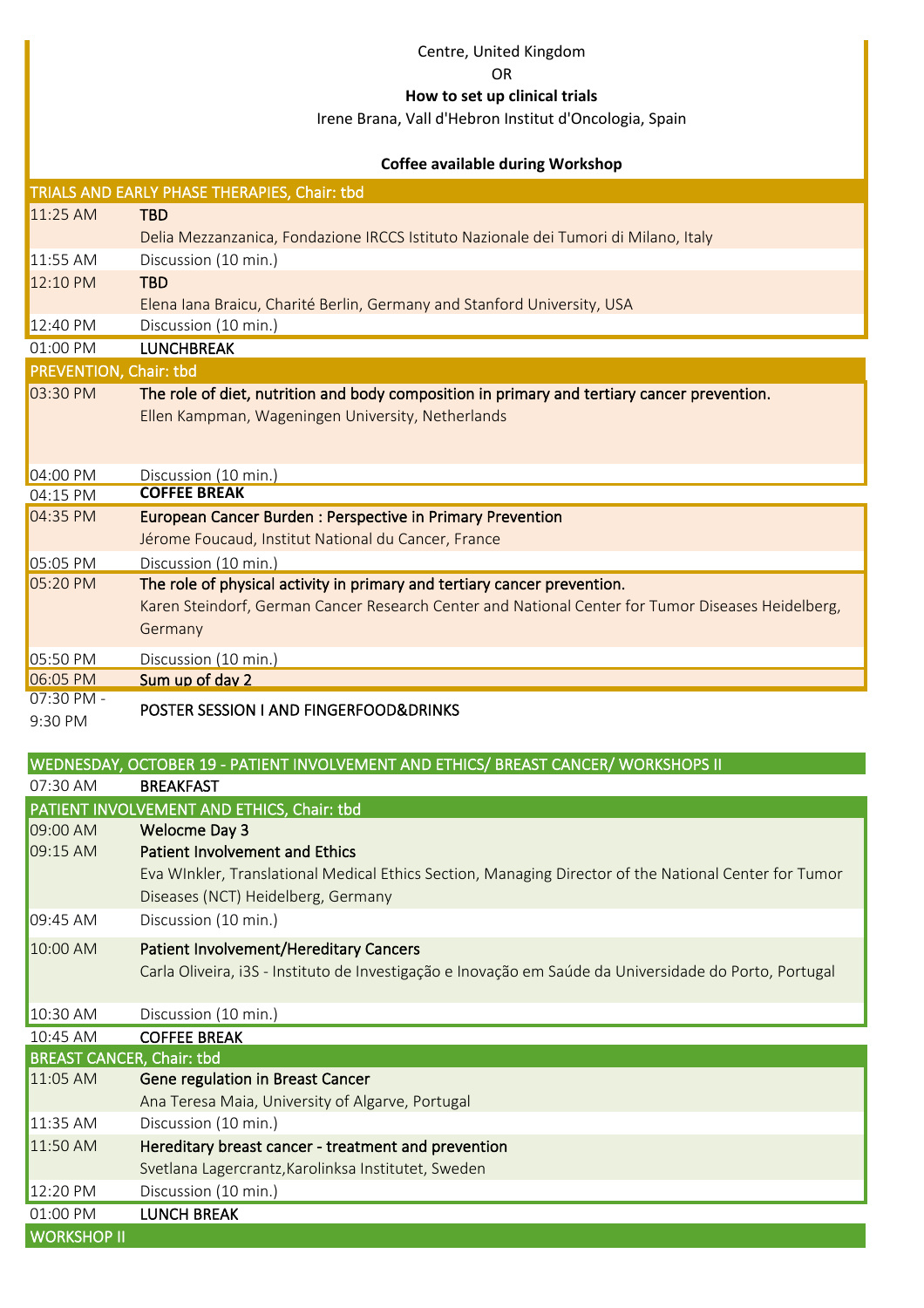| 03:30 PM -<br>05:30 PM | Choose the other, not yet attended workshop<br><b>Clinical Decision Support Systems and the CCE Molecular Tumor Board Portal</b><br>David Tamborero, Karolinska Institutet, Sweden and Richard Baird, Cancer Research UK Cambridge<br>Centre, United Kingdom<br><b>OR</b><br>How to set up clinical trials<br>Irene Brana, Vall d'Hebron Institut d'Oncologia, Spain<br><b>Coffee available during Workshop</b> |
|------------------------|-----------------------------------------------------------------------------------------------------------------------------------------------------------------------------------------------------------------------------------------------------------------------------------------------------------------------------------------------------------------------------------------------------------------|
|                        | <b>PARALLEL: BoD Meeting</b>                                                                                                                                                                                                                                                                                                                                                                                    |
| 05:45 PM               | <b>Talk Participant 4</b>                                                                                                                                                                                                                                                                                                                                                                                       |
| 06:00 PM               | <b>Talk Participant 5</b>                                                                                                                                                                                                                                                                                                                                                                                       |
| 06:15 PM               | <b>Talk Participant 6</b>                                                                                                                                                                                                                                                                                                                                                                                       |
| 06:30 PM               | Sum up of Day 3                                                                                                                                                                                                                                                                                                                                                                                                 |
| 07:30 PM -             | $\cdots$ $\cdots$ $\cdots$ $\cdots$                                                                                                                                                                                                                                                                                                                                                                             |

9:30 PM

POSTER SESSION II AND FINGERFOOD&DRINKS

|                        | THURSDAY, OCTOBER 20 - PRECISION MEDICINE II                                                                                                         |
|------------------------|------------------------------------------------------------------------------------------------------------------------------------------------------|
| 07:30 AM               | <b>BREAKFAST</b>                                                                                                                                     |
| Chair: Stefan Fröhling |                                                                                                                                                      |
| 09:00 AM               | <b>Welcome Day 3</b>                                                                                                                                 |
| 09:15 AM               | <b>TBD</b>                                                                                                                                           |
|                        | Emile Voest, Netherlands Cancer Institute, Netherlands and Chairman of CCE                                                                           |
| 09:45 AM               | Discussion (10 min.)                                                                                                                                 |
| 10:00 AM               | Precision immuno-oncology for advanced non-small cell lung cancer patients<br>Fabrice Barlesi, Gustave Roussy, France                                |
| 10:30 AM               | Discussion (10 min.)                                                                                                                                 |
| 10:45 AM               | <b>COFFEE BREAK</b>                                                                                                                                  |
| Chair: tbd             |                                                                                                                                                      |
| 11:05 AM               | <b>TBD</b><br>Jonas Bergh, Karolinska Institutet, Sweden                                                                                             |
| 11:35 AM               | Discussion (10 min.)                                                                                                                                 |
| 11:50 AM               | <b>TBD</b><br>Stefan Fröhling, German Cancer Research Center and National Center for Tumor Diseases Heidelberg,                                      |
| 12:20PM                | Germany<br>Discussion (10 min.)                                                                                                                      |
| 01:00 PM               | <b>LUNCH BREAK</b>                                                                                                                                   |
|                        |                                                                                                                                                      |
| Chair: tbd             |                                                                                                                                                      |
| 03:50 PM               | Doing research in the Real World: what we learned from COVID 19<br>Giovanni Apolone, Fondazione IRCCS Istituto Nazionale dei Tumori di Milano, Italy |
| 04:20 PM               | Discussion (10 min.)                                                                                                                                 |
| 04:35 PM               | <b>Health economics</b><br>Michael Schlander, German Cancer Research Center, Germany                                                                 |
| 05:05 PM               | Discussion (10 min.)                                                                                                                                 |
| 05:20 PM               | <b>TBD</b><br>Jakob Kather, Technische Universität Dresden, Germany                                                                                  |
| 05:50 PM               | Discussion (10 min.)                                                                                                                                 |

06:20 PM Sum up of Day 4 by Chair<br>07:30 PM DINNER  $07:30$  PM

06:05 PM Poster Prize + Flash Talk of the Winner (5 min.)